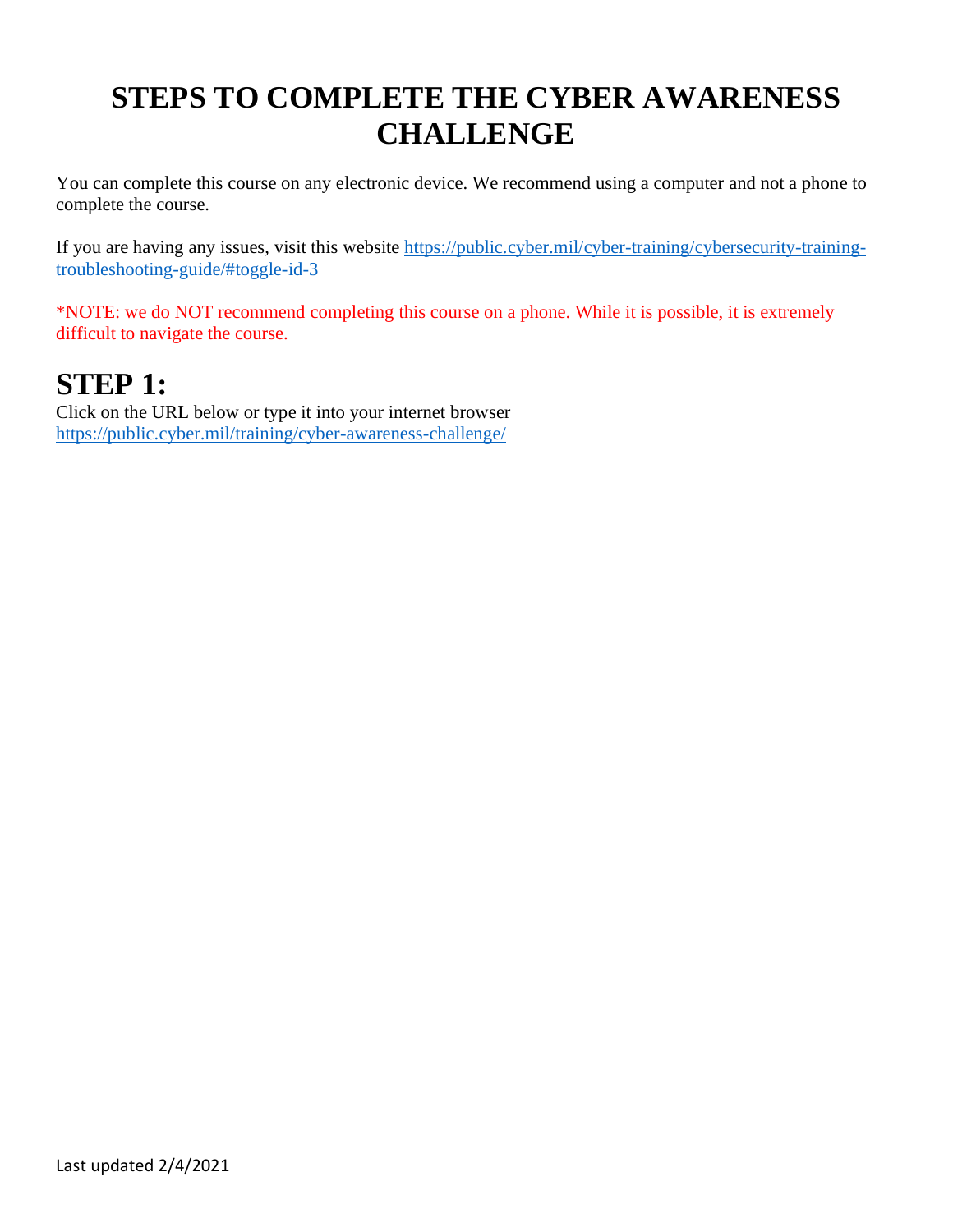## **STEP 2:**

You should be directed to this screen.





MacBook Computer iPhone



Dell Laptop/Desktop computer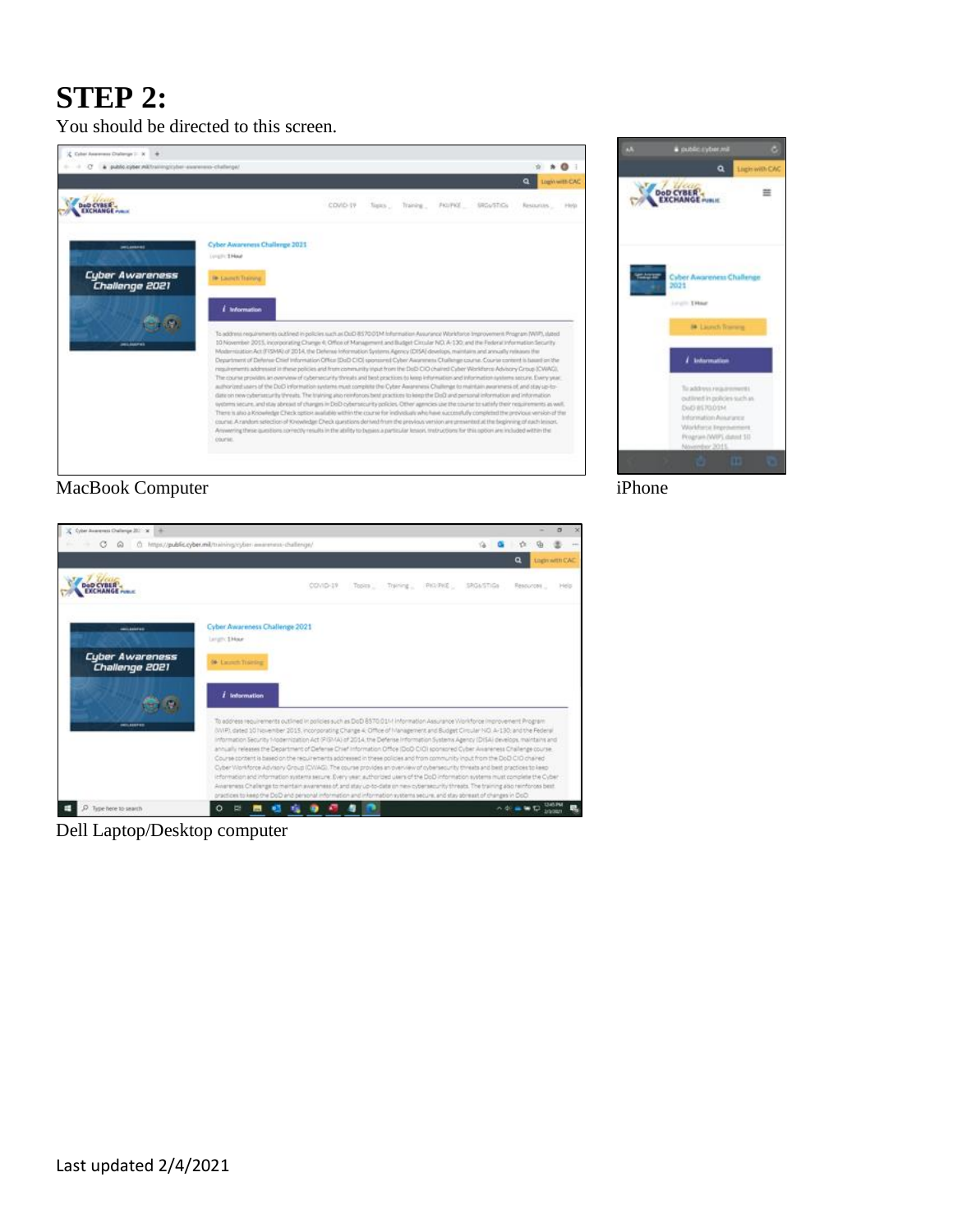## **STEP 3:**

Click the Yellow button "Launch Training"



### **Cyber Awareness Challenge 2021**

Length: 1 Hour

**■ Launch Training**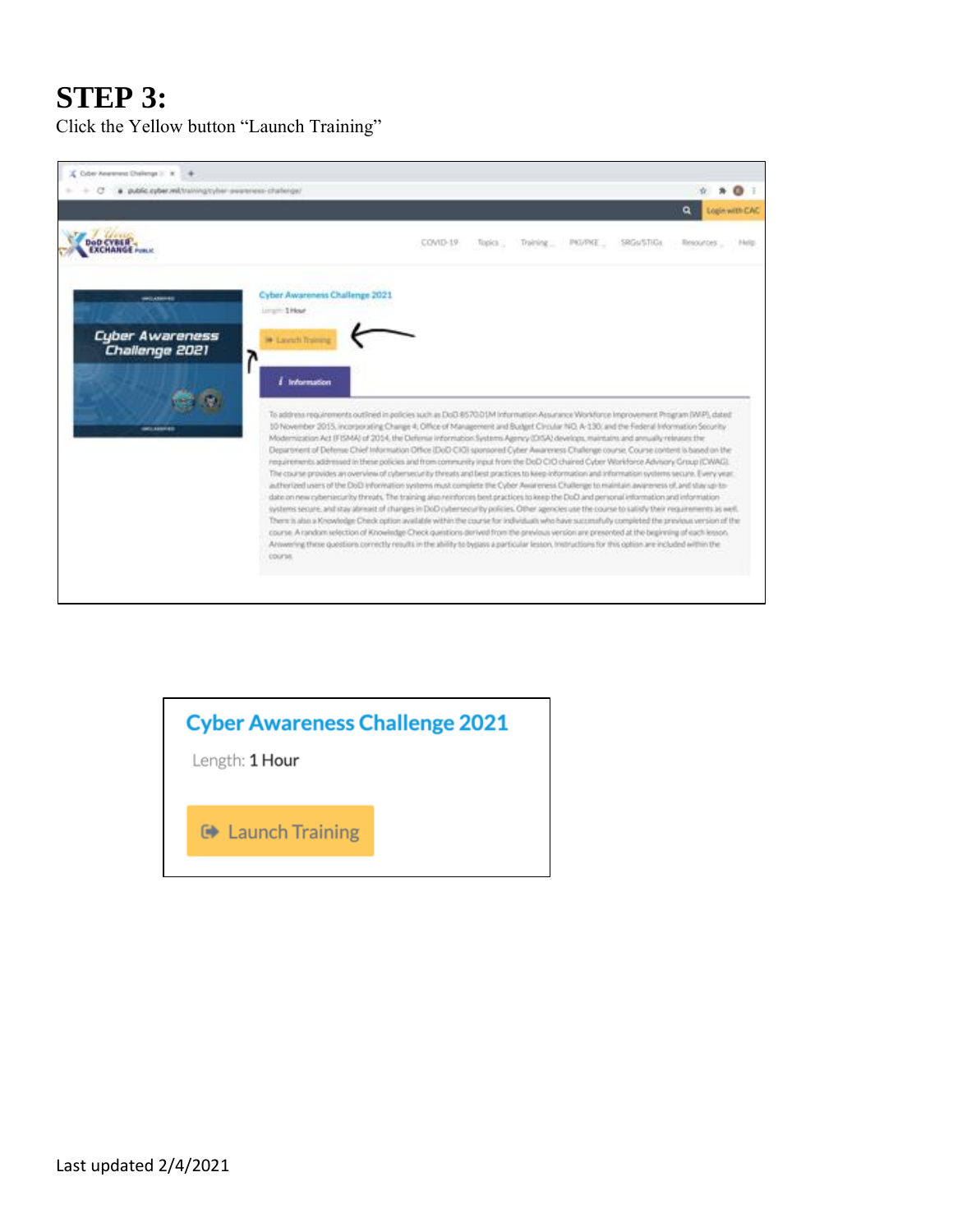## **STEP 4:**

After launching the training you should see this screen below.



#### MacBook Computer iPhone



Dell Laptop/Desktop computer

#### \*NOTE:

You may notice a list of 5 items that are tested for support highlighted in red or green. While some may appear red, the course should still work without any issues.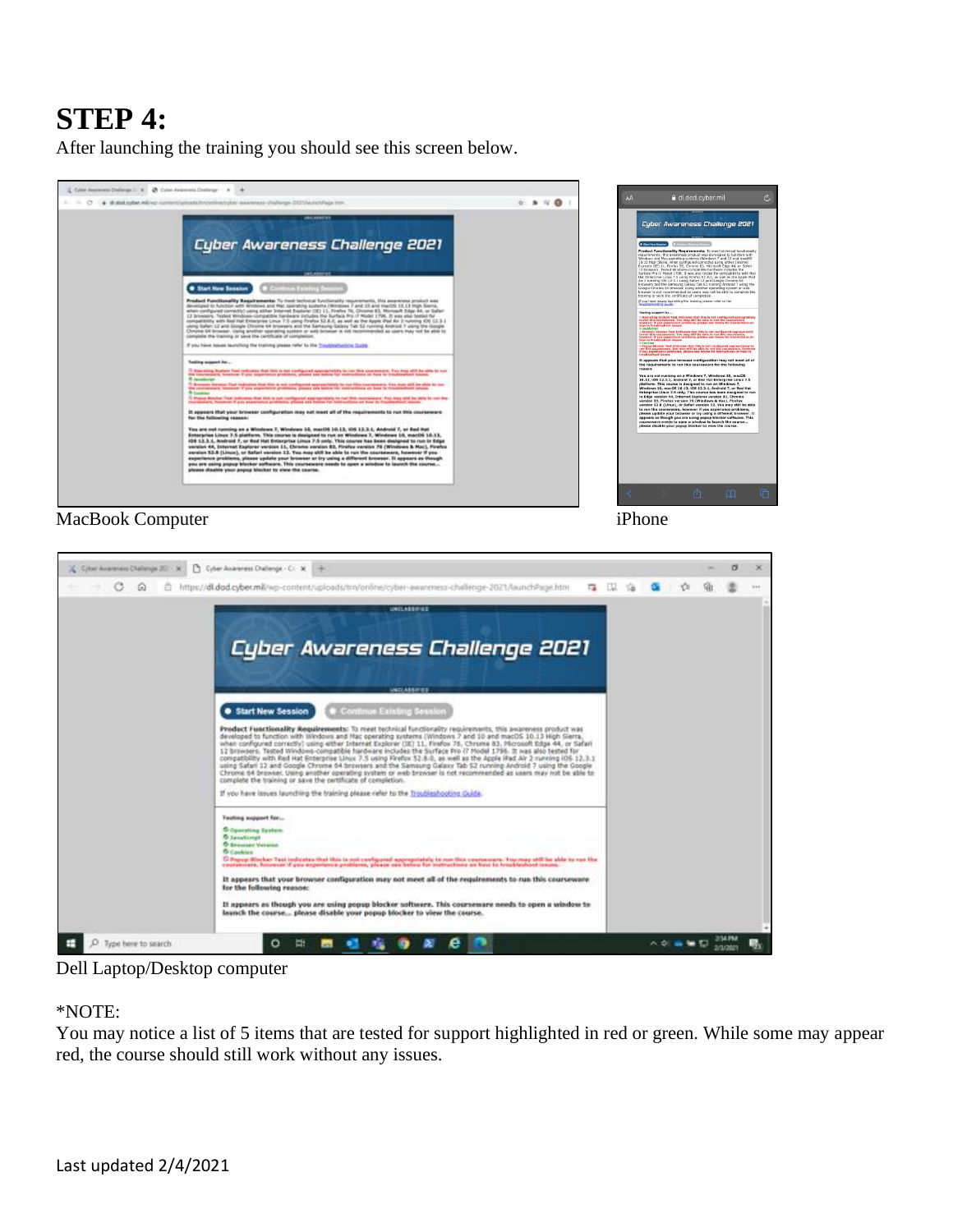## **STEP 5:**

Click on "Continue Existing Sessions" to begin the course.



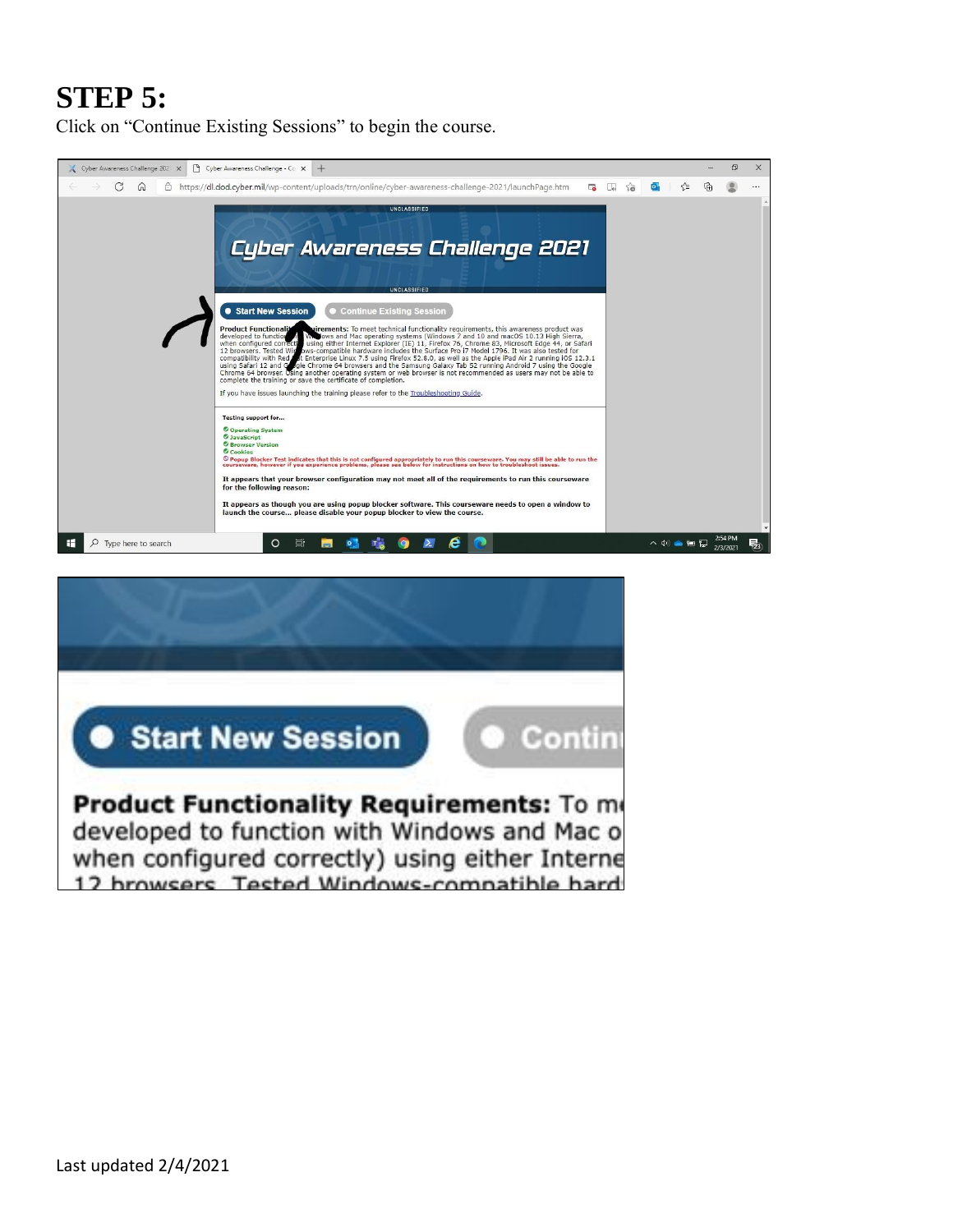# **STEP 6:**

You will then be directed to the screen as seen below. You will be guided through the training from here. Follow the given prompts to complete the course.





MacBook Computer iPhone



Dell Laptop/Desktop computer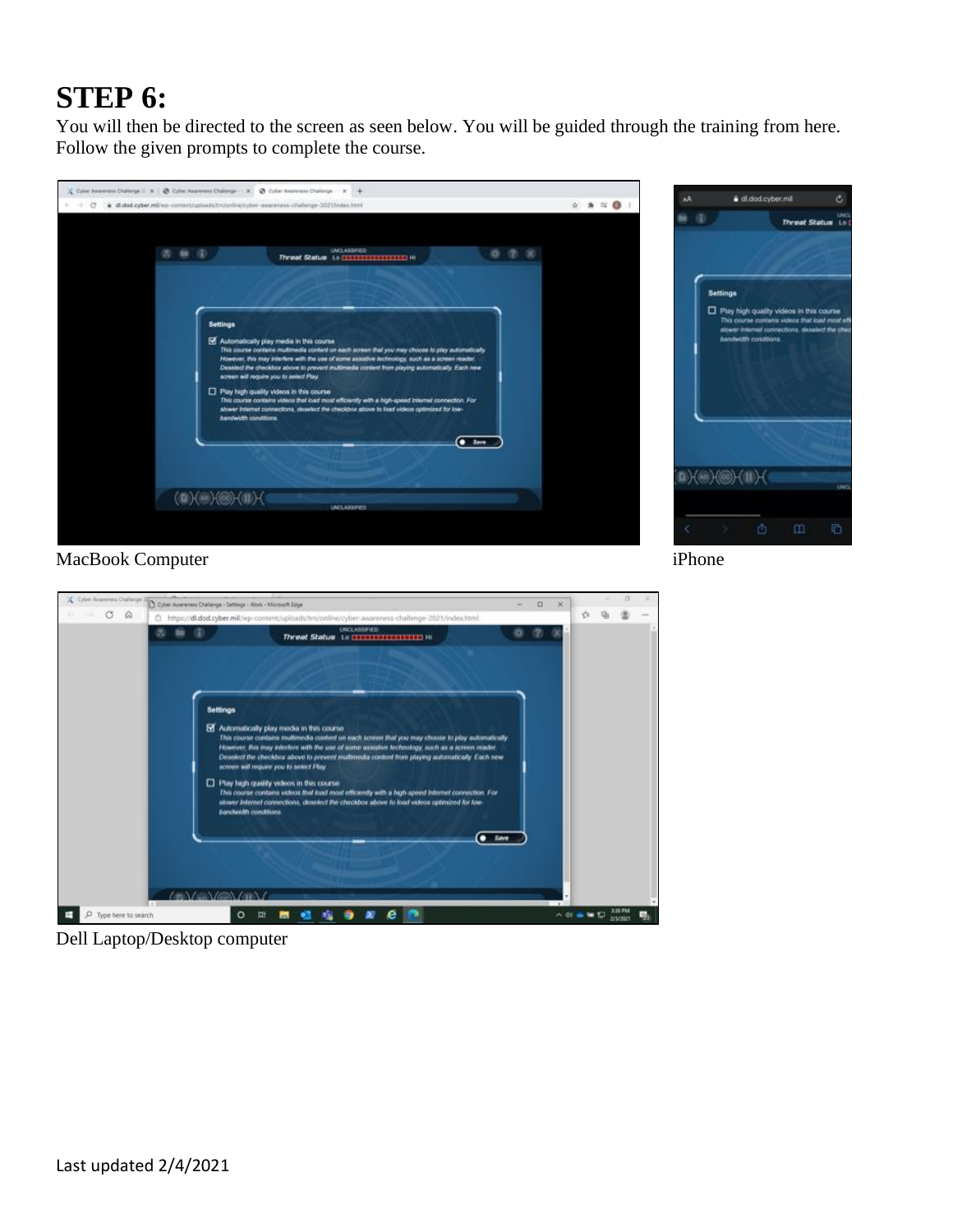### **STEP 7:**

Complete the course!

### **STEP 8:**

Exiting and reentering the course.

You can exit and reenter the course if you don't delete the cookie associated to your course. To avoid restarting click the "Continue Existing Course" on the same screen and browser you first used as seen below.

Simply put, *most* browsers will keep your progress until you close or shut down that browser. We recommend you take this course in one setting to avoid any possible errors where your progress would be erased.





when configured correctly) using either Internet Explorer (IE) 12 browsers. Tested Windows-compatible hardware includes th compatibility with Red Hat Enterprise Linux 7.5 using Firefox 5 using Safari 12 and Google Chrome 64 browsers and the Sams